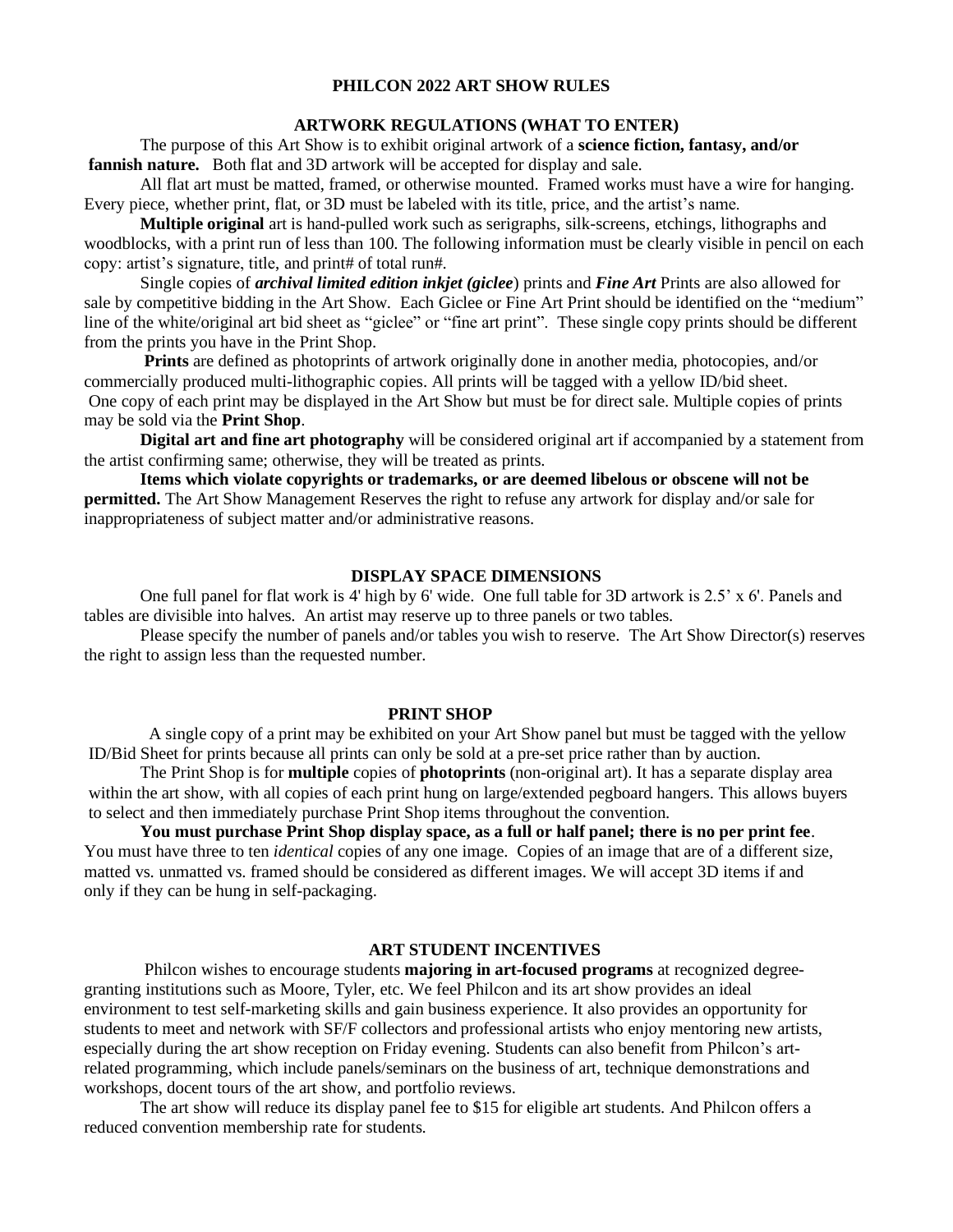## **RESERVATION POLICIES (HOW TO ENTER YOUR ARTWORK)**

 The Art Show and Print Shop registration/display space reservation form should be postmarked by October 31 and sent to the Art Show Director(s) at the contact address. **Assignment of display space is determined by postmark.** Requests for display space in November will be honored as cancellations allow.

No reservations will be held after 11AM Saturday of Philcon (unless prior arrangements have been made with the Director(s)) and any unclaimed space will be forfeited to waiting list/walk-in artists.

# **FEES**

There is a flat rate cost per art show panel or table, and per print shop panel. One full panel or table costs \$25; one-half panel or table costs \$15. **There is no per print fee. There is no commission on sales**. Art sales do NOT include reproduction rights. The artist and buyer must negotiate separately as per current copyright laws. There will be an additional \$10 handling fee for those artists who mail in artwork. Send checks payable to "Philcon" or "Phila. SF Society" with your art show reservation form. Or you may pay on-line at the Philcon.org website. Payments via Paypal should be sent to [treasurer@psfs.org.](mailto:treasurer@psfs.org)

### **CONVENTION MEMBERSHIPS**

We invite you to personally attend our Convention.

If you are unable to do so, you may be represented by an attendee who will hang and unhang your artwork. **The Artist must provide a written authorization for the person named to act as their Agent.**  Payment for sales will be made to the artist unless otherwise specified.

An attending membership for you or your agent costs \$50 **If and Only If** you send it in with your Art Show registration. View the Philcon.org website for more info.

### **MAIL-IN ART**

Mailed-in art will only be accepted with prior approval from the Art Show Director(s)**. No mail-in art will be accepted from any artist within 300 miles (DE, NJ, and most of PA, NY, & MD) of the convention!!!**  If necessary, we will attempt to provide you with the name and address of someone in your immediate area who will be traveling to Philcon and with whom you can make arrangements to transport your artwork, etc.

Each mail-in artist may reserve up to one full panel or table. In addition to the panel /table fee, there is a mail-in art handling fee of \$10. Please remit payment with your Art Show registration form.

**Mailed-in art must be received no later than Tuesday Nov. 15th**. Make sure you have enclosed the completed control sheets and ID/Bid Sheets, a hanging display diagram (if desired), return postage (and insurance, if desired), and any fees still owed. **Any art sent without all forms or fees will not be exhibited.**

All art must be shipped in sturdy re-closable containers, securely packed, and sealed with sealing or packing tape (no staples). Please limit package weight to 20 pounds. Philcon will not be responsible for artwork damaged in transit to us due to inadequate packaging, or not signed for at delivery. *FedEx and UPS have left packages on our doorstep in public view and without signature. The US Postal Service has proven to be less reliable for package delivery in October through January. Please send us tracking information.*

Unsold artwork will be returned within one week following the convention. Insufficient return postage will be deducted from any monies earned.

# **PAPERWORK TO BE COMPLETED BEFORE MAILING/CHECKING IN**

### **Control Sheets**:

**Artist Control Sheet:** includes information about the artist, a list of all original pieces and prices, and a summary of sales and payments.

**Print Control Sheet:** includes information about the artist, a list of all prints and prices, and a summary of sales.

# **ID/Bid Sheets:**

**Original Art:** Has multiple lines for written bidding. For sale in Art Show, beginning at minimum bid. **NFS:** No lines for written bidding. Not for sale, for display only. Modified Original Art ID/Bid Sheet.

**Print:** For photographic reproductions and other multiple copy items. One line only for buyer. For direct sale at pre-set price. Please use for ANY print whether submitted to Art Show or to Print Shop.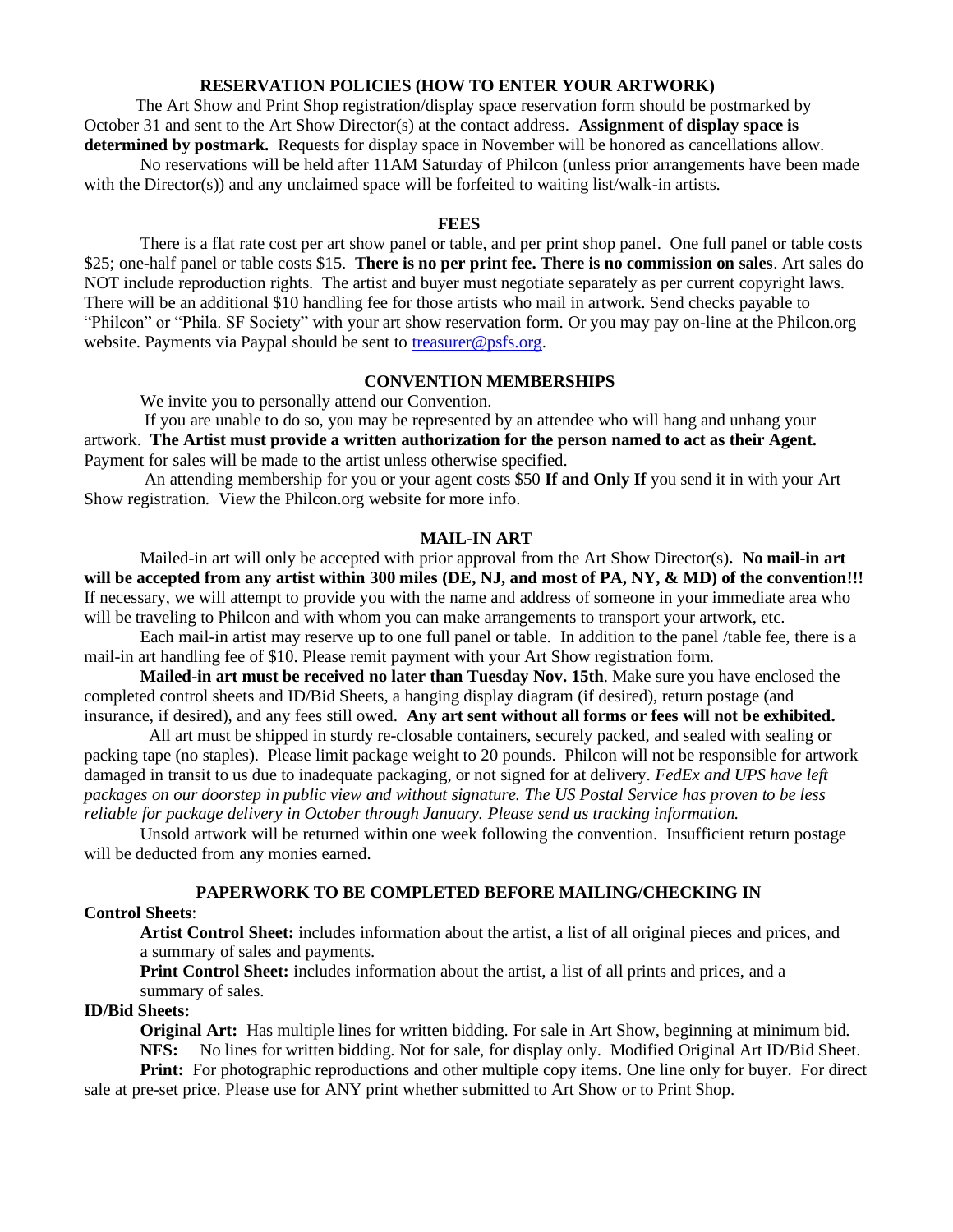### **PAPERWORK TO BE COMPLETED BEFORE MAILING/CHECKING IN, cont.**

**All items for sale must have a Minimum Bid in Whole Dollar amounts, and for at least \$5;** name badges \$1. Once an item has been entered in the Art Show, it may not be withdrawn nor may the conditions of sale be changed without the consent of the Art Show Director(s).

Philcon allows the artist the option of **Quick Sale** to the buyers. If and only if there are no written bids on a piece, that piece may be immediately purchased at the Quick Sale price selected by the artist, with the caveat that the physical piece must remain on display in the Art Show until 6 PM on Saturday. If you choose this option, *we recommend that the Quick Sale price be AT LEAST TWICE the minimum bid* for an item. The buyer should pay more for the privilege of instant gratification!

Based on the information provided on the artist's registration form, we will email or mail the appropriate type and number of art show forms and bid sheets to each registered artist approximately one month before Philcon. Alternatively, they may be available on the Philcon.org website.

### **ARTIST CHECK-IN**

The Art Show will be open 3PM to 9PM on Friday and 10 AM to 11AM on Saturday for artists or their agents to set up their displays and to fill out the control sheets and ID/Bid Sheets. No reservations will be held after 11AM on Saturday unless prior arrangements have been made with the Director(s).

Unclaimed space will be forfeited and reassigned to wait-list and walk-in art.

# **PUBLIC HOURS**

 The Art Show is open to the public 7PM Friday and through the Meet-the-Pros reception until midnight; Saturday 10AM to 8PM, and Sunday 10AM to 12 noon.

Written bidding will close at noon Sunday. Doors will reopen for Final Sales 1:30-3PM Sunday.

### **AUCTION**

There will be a single voice auction Sunday afternoon beginning at 1PM. Three written bids on the ID/Bid Sheet will put a piece into the voice auction. Voice auction rules will be at the discretion of the auctioneer.

# **ARTIST CHECK-OUT**

Artists may begin packing their work on Sunday at 1PM. Check-out will begin at 1:30PM and continue until 3PM. *Do not destroy the bid sheets; bring them to the Control Desk*. All unsold art must be picked up by the end of check-out unless prior arrangements have been made with the Art Show Director(s). Any unsold art not claimed by the artist or agent will be returned to the artist at the artist's expense.

## **PAYMENT TO ARTISTS**

Checks to the artists will be mailed one month after the convention. Checks will be made payable to the artist unless otherwise requested by the artist in writing or in person.

## **ART NOT COLLECTED AND PAID FOR AT CON**

Any artwork legally bid for but not collected and paid for by the buyer will be retained by the Art Show Director(s). We will make every effort to contact the buyer, remind them of their legal obligation to pay for purchased art at the bid price, collect funds due and remit to the artist. If we are unable to complete the sale within three months, the art will be returned to the artist.